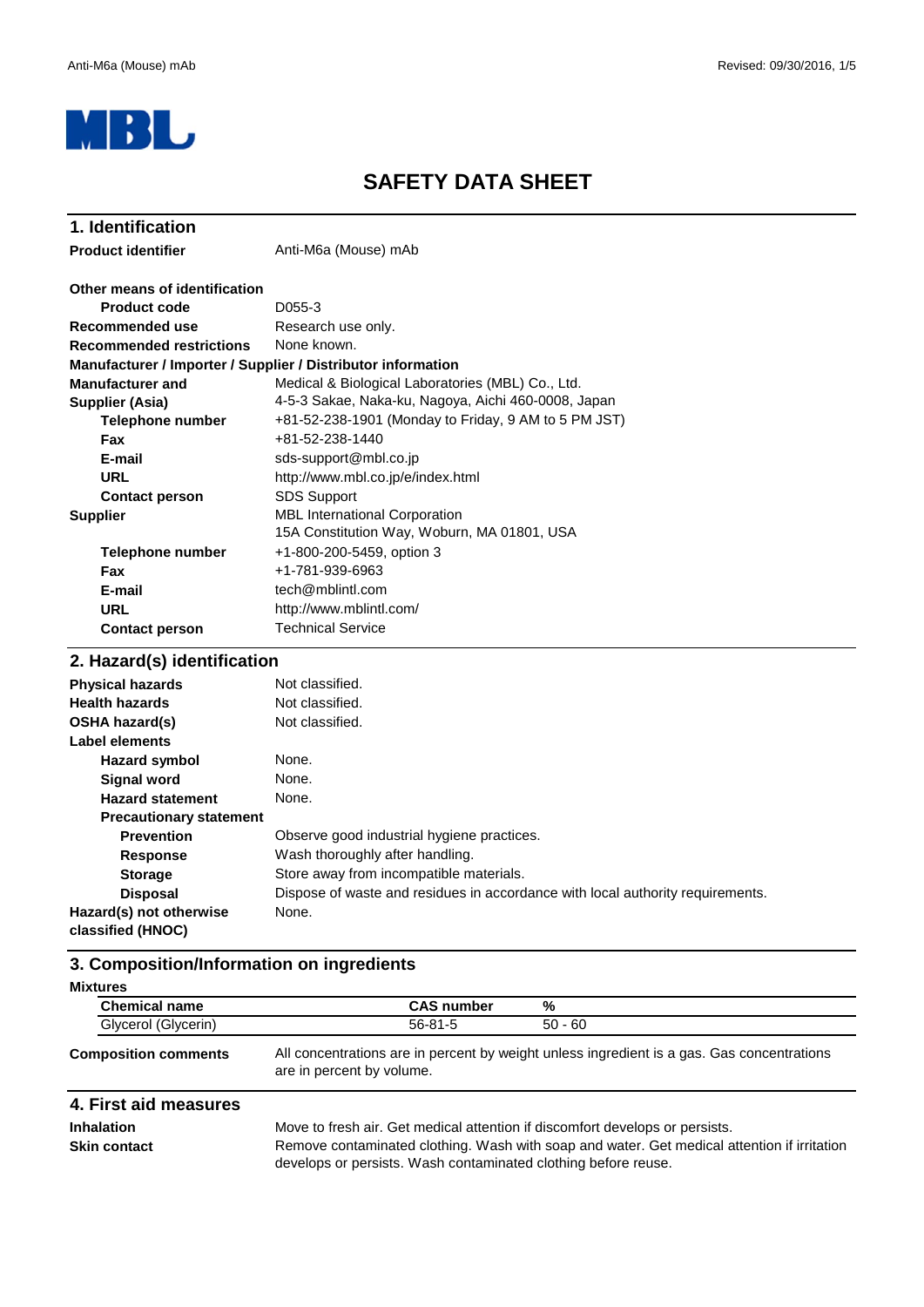| Eye contact                                                                  | Immediately flush with plenty of water for at least 15 minutes. If easy to do, remove contact<br>lenses. Get medical attention if irritation develops or persists. |
|------------------------------------------------------------------------------|--------------------------------------------------------------------------------------------------------------------------------------------------------------------|
| Ingestion                                                                    | Drink plenty of water. Seek medical advice.                                                                                                                        |
| Most important symptoms/<br>effects, acute and delayed                       | Irritation of eyes and mucous membranes. Mild skin irritation.                                                                                                     |
| Indication of immediate<br>medical attention and special<br>treatment needed | Treat symptomatically.                                                                                                                                             |
| <b>General information</b>                                                   | Get medical attention if any discomfort develops.                                                                                                                  |

#### **5. Fire fighting measures**

| Suitable extinguishing media<br>Unsuitable extinguishing<br>media | Water. Foam. Dry powder. Carbon dioxide (CO2).<br>None known.                                                                                             |
|-------------------------------------------------------------------|-----------------------------------------------------------------------------------------------------------------------------------------------------------|
| the chemical                                                      | Specific hazards arising from Fire or high temperatures create: Carbon oxides.                                                                            |
| Special protective equipment<br>and precautions for               | Self-contained breathing apparatus, operated in positive pressure mode and full protective<br>clothing must be worn in case of fire.                      |
| firefighters                                                      |                                                                                                                                                           |
| <b>Fire-fighting</b><br>equipment/instructions                    | Move containers from fire area if you can do that without risk. Use water spray to cool<br>unopened containers. Prevent entry to sewers and pubic waters. |

#### **6. Accidental release measures**

| Personal precautions,<br>protective equipment and<br>emergency procedures | Ensure adequate ventilation. Avoid inhalation of mist and contact with skin and eyes. For<br>personal protection, see Section 8 of the SDS.                                                                                                                                                                                                                                         |
|---------------------------------------------------------------------------|-------------------------------------------------------------------------------------------------------------------------------------------------------------------------------------------------------------------------------------------------------------------------------------------------------------------------------------------------------------------------------------|
| Methods and materials for<br>containment and cleaning up                  | Dike far ahead of liquid spill for later disposal. Small Spills: Absorb spillage with suitable<br>absorbent material. Clean contaminated surface thoroughly. After removal, flush<br>contaminated area thoroughly with water. Large Spills: Use a non-combustible material like<br>vermiculite, sand or earth to soak up the product and place into a container for later disposal. |
| <b>Environmental precautions</b>                                          | Prevent further leakage or spillage if safe to do so.                                                                                                                                                                                                                                                                                                                               |
| 7. Handling and storage                                                   |                                                                                                                                                                                                                                                                                                                                                                                     |
| <b>Precautions for safe handling</b>                                      | Provide adequate ventilation. Use work methods which minimize production of vapors and<br>mists. Avoid inhalation of mist and contact with skin and eyes. Wash hands after handling.<br>Observe good industrial hygiene practices.                                                                                                                                                  |

### **Conditions for safe storage, including any**

**incompatibilities**

### **8. Exposure controls/personal protection**

#### **Occupational exposure limits**

| US. OSHA Table Z-1 Limits for Air Contaminants (29 CFR 1910.1000) |
|-------------------------------------------------------------------|
|-------------------------------------------------------------------|

| <b>Components</b>      | Type | Value               | Form                 |  |
|------------------------|------|---------------------|----------------------|--|
| Glycerol (CAS 56-81-5) | PEL  | $5 \,\mathrm{mq/m}$ | Respirable fraction. |  |
|                        |      | 15 mg/m3            | Total dust.          |  |

Keep container tightly closed. Store away from incompatible materials.

| US. ACGIH Threshold Limit Values |         |          |       |  |
|----------------------------------|---------|----------|-------|--|
| <b>Components</b>                | $T$ vpe | Value    | Form  |  |
| Glycerol (CAS 56-81-5)           | TWA     | 10 mg/m3 | Mist. |  |

**Appropriate engineering** Provide adequate ventilation and minimize the risk of inhalation of vapors and mists. **controls** No exposure standards allocated. **Exposure guidelines** No biological exposure limits noted for the ingredient(s). **Biological limit values**

#### **Individual protection measures, such as personal protective equipment**

**Eye/face protection Skin protection** Wear safety glasses.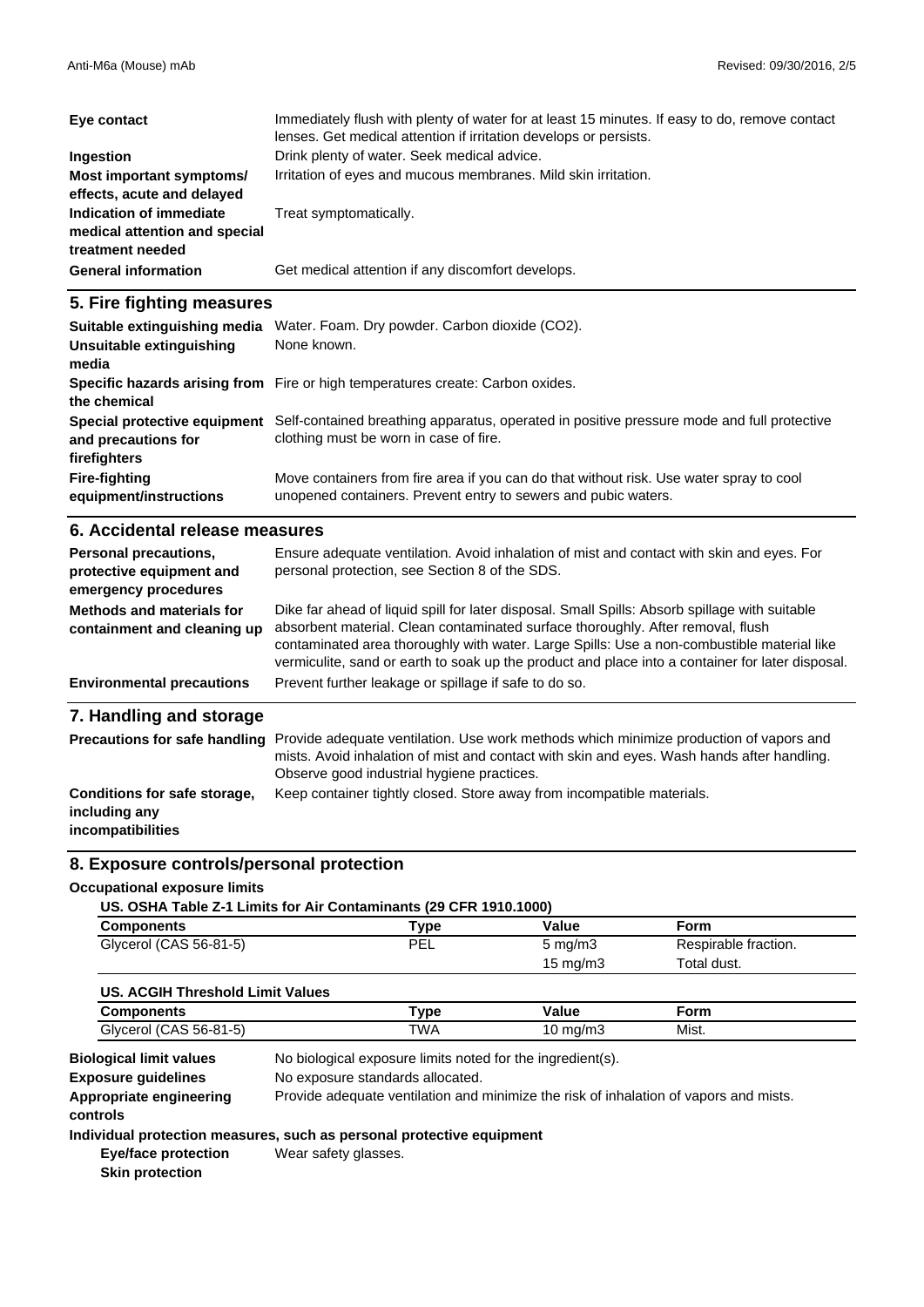| <b>Hand protection</b>            | Wear protective gloves. Nitrile gloves are recommended, but be aware that the liquid may<br>penetrate the gloves. Frequent change is advisable. Suitable gloves can be recommended<br>by the glove supplier.                                                                             |
|-----------------------------------|------------------------------------------------------------------------------------------------------------------------------------------------------------------------------------------------------------------------------------------------------------------------------------------|
| Other                             | Wear appropriate clothing to prevent repeated or prolonged skin contact. Wear protective<br>gloves. Nitrile gloves are recommended, but be aware that the liquid may penetrate the<br>gloves. Frequent change is advisable. Suitable gloves can be recommended by the glove<br>supplier. |
| <b>Respiratory protection</b>     | In case of inadequate ventilation or risk of inhalation of vapors, use suitable respiratory<br>equipment with combination filter (gas filter/dust filter). Seek advice from local supervisor.                                                                                            |
| <b>Thermal hazards</b>            | Wear appropriate thermal protective clothing, when necessary.                                                                                                                                                                                                                            |
| General hygiene<br>considerations | Handle in accordance with good industrial hygiene and safety practice. Wash hands after<br>handling. Routinely wash work clothing and protective equipment to remove contaminants.                                                                                                       |

# **9. Physical and chemical properties**

| Appearance                                   |                   |
|----------------------------------------------|-------------------|
| <b>Physical state</b>                        | Liquid.           |
| <b>Form</b>                                  | Viscous liquid.   |
| Color                                        | Colorless.        |
| Odor                                         | Odorless.         |
| <b>Odor threshold</b>                        | Not available.    |
| рH                                           | Neutral.          |
| <b>Melting point/freezing point</b>          | Not available.    |
| Initial boiling point and                    | Not available.    |
| boiling range                                |                   |
| <b>Flash point</b>                           | Not available.    |
| <b>Evaporation rate</b>                      | Not available.    |
| <b>Flammability (solid, gas)</b>             | Not applicable.   |
| Upper/lower flammability or explosive limits |                   |
| <b>Flammability limit</b>                    | Not available.    |
| - lower (%)                                  |                   |
| <b>Flammability limit</b>                    | Not available.    |
| - upper $(\%)$                               |                   |
| Vapor pressure                               | Not available.    |
| Vapor density                                | Not available.    |
| <b>Relative density</b>                      | Not available.    |
| Solubility(ies)                              | Soluble in water. |
| <b>Partition coefficient</b>                 | Not available.    |
| ( <i>n</i> -octanol/water)                   |                   |
| <b>Auto-ignition temperature</b>             | Not available.    |
| <b>Decomposition temperature</b>             | Not available.    |
| <b>Viscosity</b>                             | Not available.    |

# **10. Stability and reactivity**

| <b>Reactivity</b>               | The product is non-reactive under normal conditions of use, storage and transport. |
|---------------------------------|------------------------------------------------------------------------------------|
| <b>Chemical stability</b>       | Stable at normal conditions.                                                       |
| <b>Possibility of hazardous</b> | Hazardous reactions do not occur.                                                  |
| reactions                       |                                                                                    |
| <b>Conditions to avoid</b>      | Strong heating. Contact with incompatible materials.                               |
| Incompatible materials          | Strong oxidizing agents.                                                           |
| <b>Hazardous decomposition</b>  | None known.                                                                        |
| products                        |                                                                                    |

### **11. Toxicological information**

#### **Information on likely routes of exposure**

| Ingestion         | Ingestion may cause irritation and malaise.                                                |
|-------------------|--------------------------------------------------------------------------------------------|
| <b>Inhalation</b> | Under normal conditions of intended use, this material is not expected to be an inhalation |
|                   | hazard.                                                                                    |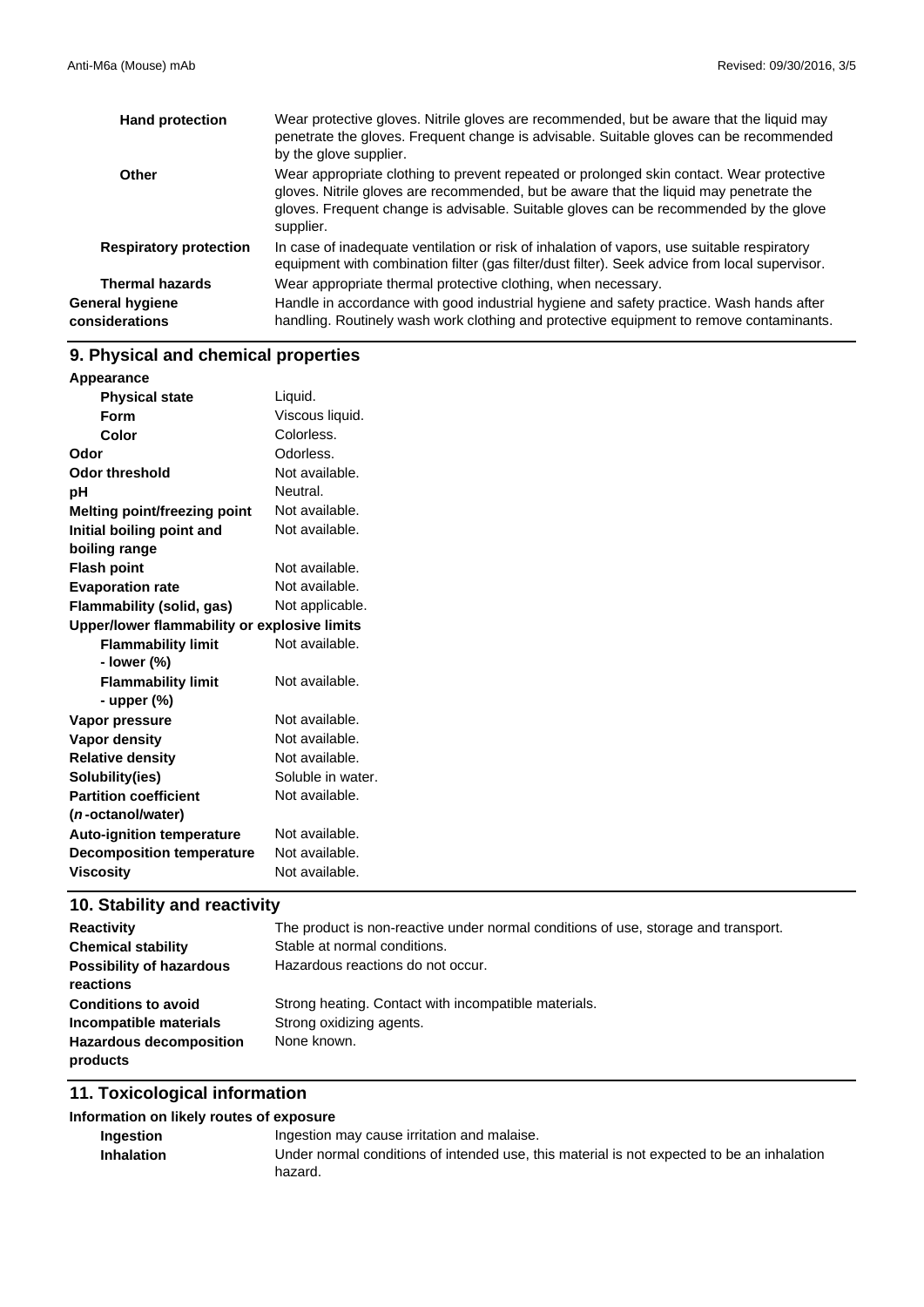| <b>Skin contact</b>                  | May cause skin irritation. Causes skin irritation.                 |
|--------------------------------------|--------------------------------------------------------------------|
| Eye contact                          | May cause eye irritation on direct contact. Causes eye irritation. |
| Symptoms related to the              | Irritation of eyes and mucous membranes. Mild skin irritation.     |
| physical, chemical and               |                                                                    |
| toxicological characteristics        |                                                                    |
| Information on toxicological effects |                                                                    |
| <b>Acute toxicity</b>                | Ingestion may cause irritation and malaise.                        |
| <b>Skin corrosion/irritation</b>     | May cause skin irritation.                                         |
| Serious eye damage/eye               | May cause eye irritation on direct contact.                        |
| irritation                           |                                                                    |
| <b>Respiratory sensitization</b>     | Not classified.                                                    |
| <b>Skin sensitization</b>            | Not a skin sensitizer.                                             |
| Germ cell mutagenicity               | Not classified.                                                    |
| Carcinogenicity                      | IARC not listed.                                                   |
| <b>Reproductive toxicity</b>         | Not classified.                                                    |
| Specific target organ toxicity       | Knowledge about health hazard is incomplete.                       |
| - single exposure                    |                                                                    |
| Specific target organ toxicity       | Knowledge about health hazard is incomplete.                       |
| - repeated exposure                  |                                                                    |
| <b>Aspiration hazard</b>             | Not classified.                                                    |

| 12. Ecological information                                  |                                                                                                                                                                                                      |         |
|-------------------------------------------------------------|------------------------------------------------------------------------------------------------------------------------------------------------------------------------------------------------------|---------|
| <b>Ecotoxicity</b>                                          | The product is not classified as environmentally hazardous. However, this does not exclude<br>the possibility that large or frequent spills have a harmful or damaging effect on the<br>environment. |         |
| Persistence and degradability The product is biodegradable. |                                                                                                                                                                                                      |         |
| <b>Bioaccumulative potential</b>                            | The product is not bioaccumulating.                                                                                                                                                                  |         |
| Partition coefficient n-octanol / water (log Kow)           |                                                                                                                                                                                                      |         |
|                                                             | Glycerol (CAS 56-81-5)                                                                                                                                                                               | $-1.76$ |
| Mobility in soil                                            | Expected to be highly mobile in soil.                                                                                                                                                                |         |
| <b>Mobility in general</b>                                  | The product is water soluble and may spread in water systems.                                                                                                                                        |         |
| Other adverse effects                                       | No data available.                                                                                                                                                                                   |         |

#### **13. Disposal considerations**

| <b>Disposal instructions</b> | Dispose of in accordance with all applicable regulations. Do not discharge into drains, water<br>courses or onto the ground. |
|------------------------------|------------------------------------------------------------------------------------------------------------------------------|
| Local disposal regulations   | Dispose of in accordance with local regulations.                                                                             |
| Hazardous waste code         | Not regulated.                                                                                                               |
| products                     | Waste from residues / unused Dispose of in accordance with local regulations.                                                |
| Contaminated packaging       | Dispose of in same manner as unused product.                                                                                 |

#### **14. Transport information**

| <b>DOT</b>                         | Not regulated as a dangerous good. |
|------------------------------------|------------------------------------|
| <b>IATA</b>                        | Not regulated as a dangerous good. |
| <b>IMDG</b>                        | Not regulated as a dangerous good. |
| <b>Transport in bulk according</b> | Not applicable.                    |
| to Annex II of MARPOL 73/78        |                                    |
| and the IBC Code                   |                                    |

#### **15. Regulatory information**

**US federal regulations** This product is hazardous according to OSHA 29 CFR 1910.1200. All components are on the U.S. EPA TSCA Inventory List.

**OSHA Specifically Regulated Substances (29 CFR 1910.1001-1050) TSCA Section 12(b) Export Notification (40 CFR 707, Subpt. D)** Not regulated.

Not regulated. Not listed.

**Superfund Amendments and Reauthorization Act of 1986 (SARA)**

**CERCLA Hazardous Substance List (40 CFR 302.4)**